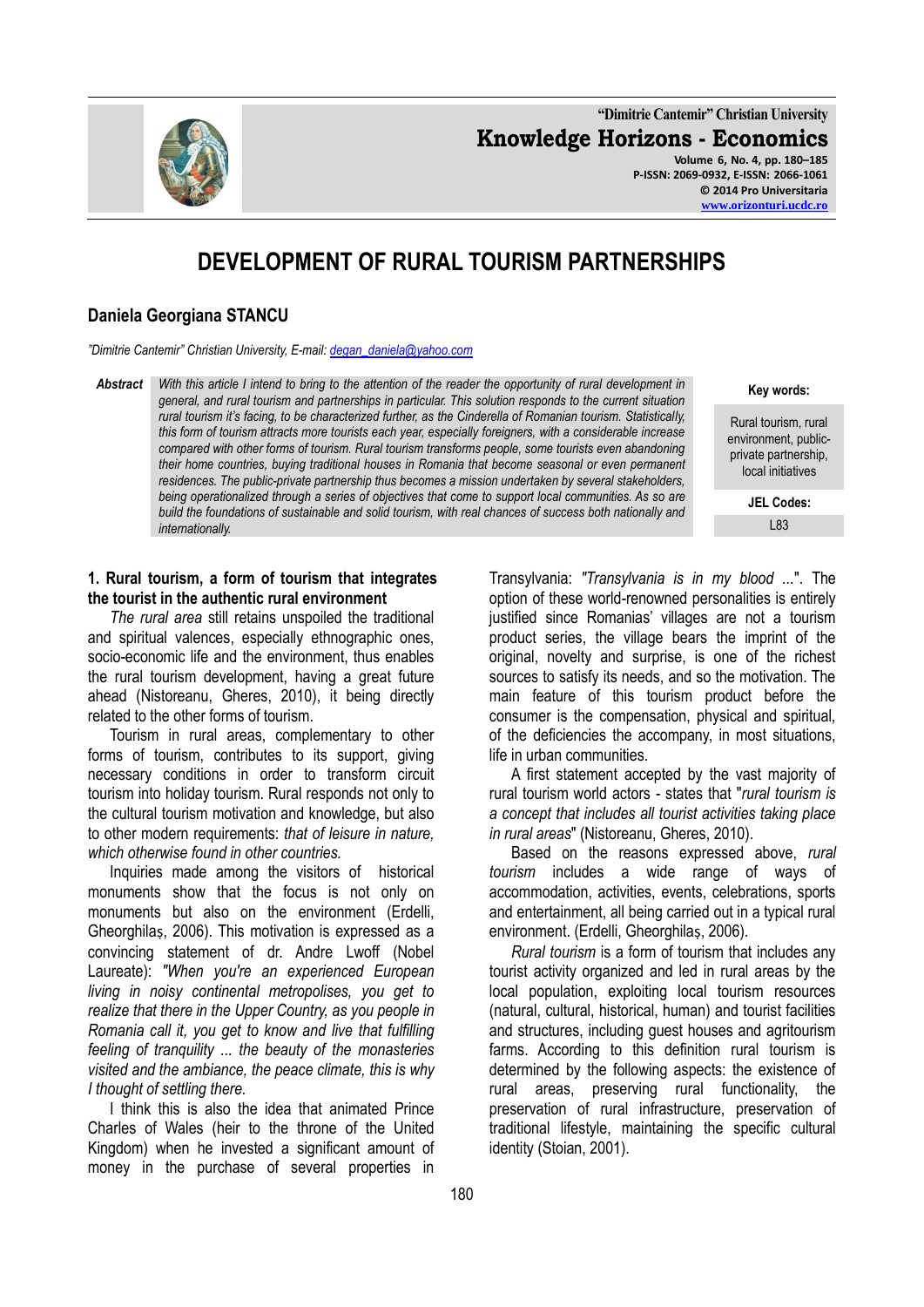*Rural tourism* has a broader connotation compared with agrotourism, as it includes all travel offers from rural areas (Stoian, 2001).

*Rural tourism* is that form of tourism that takes place in rural areas and involves harnessing natural and anthropogenic tourist resources of the rural area and the pursuit of economic and social activities that generate benefits for local communities (Surugiu, 2008).

According to the *European Commission, rural tourism* is a tourist activity carried out in rural areas, consisting of an integrated offer of relaxation, facing a demand whose motivation is contact with the local environment and networking with local society (Henche Garcia, 2004).

Thus, as from the above definition, the components of rural tourism are:

- deployment in rural areas, meaning that the  $\bullet$ environment consists of natural landscapes, with predominant agrarian character;
- a complete touristic product, composed of: accommodation, catering, complementary activities, crafts and local products;
- motivation based on the contact with the environment, where the tourist seeks nature, traditional architecture, gastronomy, traditions, folk customs etc .;
- liaising with the local society, which requires communication and participation of the local community.

*Rural tourism* is a form of tourism that allows the recovery and recreation of the human in his spare time by spending two or more days away from home, on the basis of the economical and cultural conext, in villages and rural landscape (Matthew, 2003).

*Specific motivations of rural tourism* are (Erdelli, Gheorghilas, 2006):

- return to unchanged nature, motivation applying to all categories of age, sex, socioprofessional status, need for conservation, health, physical and spiritual comfort demonstrating that modern man can not break appart of the native way of life and his contact with the tourism environment has echoes in the functional balance mechanism;
- knowledge and temporary adhesion to specific groups belonging to rural areas, of which fall between the patriarchal family, the community housing, the work group, the folklore group. In this framework, the tourist recovers its condition as a member of the community, reputation, prestige, consideration of others and the opportunity to participate in joint creative actions;
- knowledge, understanding, inventing and developing direct contact with pieces of national history treasure, folklore, traditional occupations and folk customs, transform rustic holidays into a genuine process of assimilation of new knowledge and acquire many habits that give tourists personal satisfaction and a sense of usefulness. At the same time, by initiating the tourist in local crafts and traditional trades, he can fully express personal creative skills, getting out of the monotony and routine of daily activities;
- esthetic reasons arising from the need for beautiful, order, purity, harmony, naturalness, which urges tourists to consider themselves privileged for the opportunity to visit the picturesque and charming places;
- curiosity, satisfied by information on traditonal hospitality, culinary habits, rituals and crafts of the village;
- rest, air and fruit diet, eating fresh food and occupational therapy;
- sports, hunting, angling, climbing and hiking, which get a genuine note, leaving enough space to initiative, imagination and individual inclinations.

According to consultants in the field of tourism & leisure, rural tourism experiences include: physical experiences and emotional experiences.

Physical experiences/"hardware" - It is the contact with nature and culture combined with personal contact with the locals which makes rural tourism so unique

- See, touch, hear, smell
- Farms and villages
- Unspoilted nature
- Culture: history, heritage, traditional gastronomy
- Local events, festivals, folklore

Emotional experiences/"software"- is based on the principle of sustainability and offers elements of country environment, nature, as well as presenting traditional hospitality and the values of life of the local population

- Feel, sense
- Personal experience of rural lifestyle
- Build memories
- Authenticity

Rural tourism experiences is a mix of physical and emotional experiences. Rural tourism is based on principles of sustainability and offers elements of country environment, nature, as well as presenting traditional hospitality and the values of life of the local population. International trends show that the expectations of authentic experiences is becoming more sophisticated at a domestic and international level.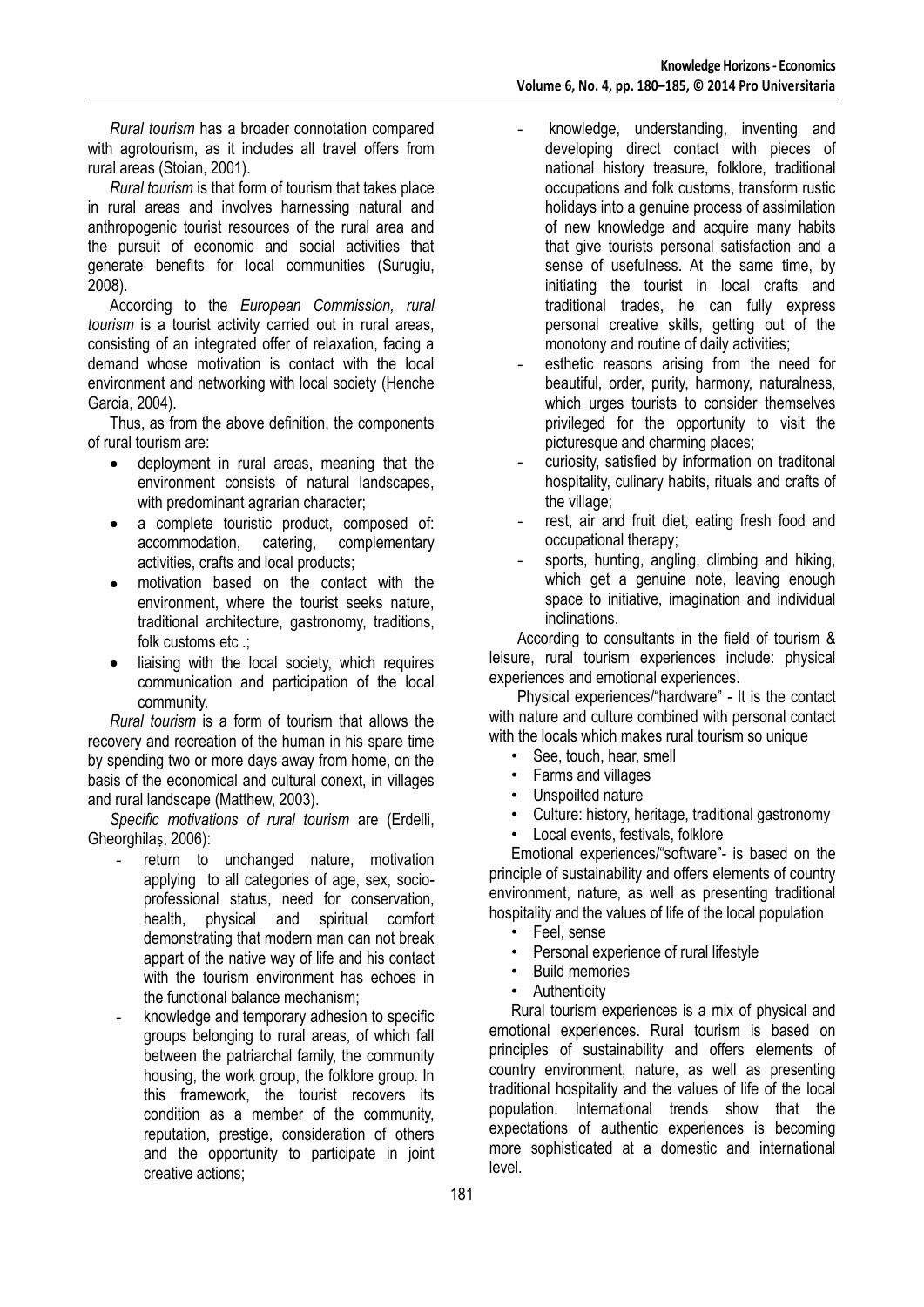*Impact of tourism on rural areas stems from the fact that:*

- tourism activities are carried out in rural  $\bullet$ authentic areas;
- it benefits of specific spatial and constructive elements, such as workshops, businesses, service areas, direct contact with nature, original cultural heritage, traditional societies and attitudes;
- socio-economic activities take place at a smaller scale;
- being in contact with traditions and customs;
- there is scope for development and careful  $\bullet$ management, long-term controlled;
- enjoy a wide variety of tourist activities  $\bullet$ consistent with the complexity of the countryside;
- lead to sustained economic growth by capitalizing on top of existing resources in the territory, improvement of social structures with reducing the level of poverty in rural households, stimulating economic development through enhancement of agricultural raw materials for the benefit of tourists, the revival of old crafts, customs and folklore events.

*Rural tourism* has a functional structure of heterogeneous services and accommodation, which are offered by specialized staff; requires the deployment of *services with touristic content (accommodation/ housing, food, recreation) in rural areas*, other than the usual environment of the visitors, for a period shorter than a year.

The organizational structures of rural tourism, as guest houses, motels, campgrounds, school camps, creative arts camps, holiday villages, camps for environmental activities, etc. are specifically designed in order to achieve these functions, both in terms of using the built and in terms of service. Specialized literature shows the *main structures* of specific rural tourism (Nistoreanu, 2006):

- *holiday Village* tourist center, consisting of villas or bungalows, for family or individual choice and grouped around common spaces for catering, entertainment and sport. Prices include both accommodation and amusements. The first holiday villages were created in 1947 by the "*Touring Club de France*" and entered the tourist circuit since 1965;
- *tourist stop* hotel designed primarily for tourists passing through and arranged along a major tourist route or near it; has more than 10

rooms and a regional gourmet restaurant (is very common in France);

- *motel* originally, the term designating a set of apartments grouped in bungalows, isolated from each other or in the same body of the building, composed of a room with bathroom and a flat car. Located along the road, motels allow motorists to have the car permanently available. Motels differs from hotels in that they do not have staff to the tourist/ customer disposition (self catering), the tourist renting the apartment (room) whose key is given as soon as he arrives and pays the amount requested. Motels conception has evolved rapidly (now the meaning of the word is building with hotel function - accommodation, food - small or medium capacity, usually located outside the settlements and in the vicinity of the road network and the facilities - gas stations, service stations etc. - and designed to provide the necessary services at different levels of comfort, especially for motorist tourists);
- *hotel rustic pavilion* type of tourist hotel, located in the countryside, bringing together a number of rustic pavilion. Sometimes erroneously is called "*Camp Hotel*";
- *camping*  form of tourism that involves accommodation in tents or caravans, using appropriate equipment, for a more or less prolonged stay. The development of this form of tourism has imposed the introduction of regulations on spatial behavior of tourists land;
- *guesthouses* reception structures for housing and meals, with capacity between 3 and 20 rooms, operating in independent citizens' homes or buildings, which provide dedicated facilities, tourist accommodation and catering services.

*Type and distribution of rural guesthouses in Romania:*

*Types of guesthouses:* 80% - homes of the locals; 20% - are houses built especially for rural tourism.

*Owners:* 85% are locals; 15% are residents of cities. *Analysis of rural guesthouses in Romania:*

*Capacity:*

- Small (1-3 rooms) 25%;
- Medium (4-6 rooms) 40%:
- Large (7-10 rooms) 23%;

 $\cdot$  For groups (11-15 rooms) - 12%.

*Guesthouses location:*

- 80% of guesthouses are located in mountainous regions and sub-mountainous;
- 85% of communes, villages;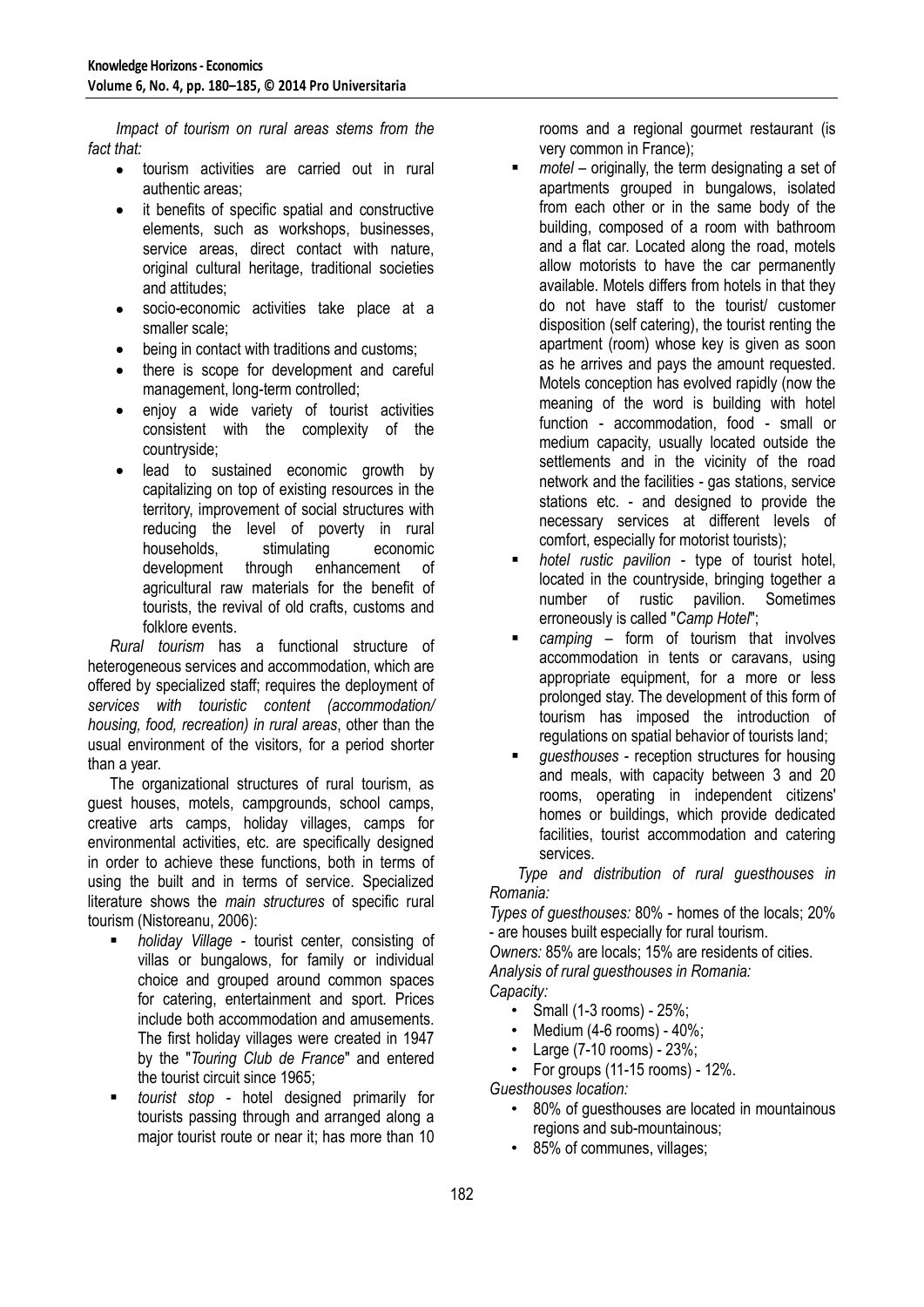- 10% in small towns (former communes) as: Horezu, Râşnov, Novaci;
- 5% in villages located in the suburbs of cities: Gura Humorului-Voroneţ.

Rural tourism businesses are managed in a family system and include all tourist services in rural areas, which are not related to production activities in the homestead, namely: holidays in households that have lost their main function of domestic homes, stays in holiday homes, private homes (buildings usually have low capacity and a high architectural interest traditional or artistic - decorated in a reminiscent style of traditional dwellings). Tourists that come to these places want to know the rural traditions, culture and nature, they want to spend their holiday in an intact rural environment, to be offered products and traditional specialities (Surugiu, 2006) (in such business a special attention is paid to food services).

### **2. Partnership, a source of obtaining competitive advantage for rural areas**

In Europe, concerns about this new vision emerged since the 80s, when the external environment actors (local authorities, private companies and foundations, the business community), began to seek new means to promote economic and social development of the regions, especially rural communities. They quickly understood that for a maximum mobilization of resources and achieving substantial results is essential to work in partnership. *(In our country, the partnership contract type is young, in Romania is regulated by Law No. 178 public-private partnership/2010. According to specialized literature, this type of contract should be understood not only, or mainly, as a financing instru– ment, but as a form of political decision to introduce innovative concepts in the field of administration and open new opportunities for local communities to better meet the needs of administrators).*

As such, was developed and founded the "*Local Employment Initiaives*" (local initiatives for employment) - ILE designating efforts of the authorities, institutions and local agencies to counter growing unemployment and revitalize local economies. Most initiatives of ILE were conducted in generating jobs.

Common features of successful local initiatives:

- actors do a careful assessment of the local advantages and disadvantages so they could make clear and realistic objectives and strategies;
- key players have entrepreneurship, are visionaries and have resources;
- although tend to be independent, projects that take part in initiatives are grounded in law or shape partnerships,

no partnerships are identical, they may identify certain common objectives and partners.

*Objectives of local initiatives:*

- *creation of new businesses* small businesses are a very important component of the market economy. Many local initiatives try consistently to encourage the creation of small businesses through a variety of methods: advising, training, areas with low rents, financial assistance, tax exemptions etc. Efforts are being made to strengthen entrepreneurship among groups with weak tradition in the development of their business (unemployed, women, youth). Many of these companies will remain small, providing perhaps the job of one person, or limited cooperation, but others will grow and eventually along with new small business can have a significant impact on local occupancy. Assistance and incentives are offered also to existing businesses in order to encourage them to expand and diversify;
- *improving access to finance* local authorities have created complex networks through which to draw funds from multiple sources: grants for special programs of the government, public agencies, banks and private financial institutions, international funds. They can play a valuable role as simply by updating the information on variable rate grants, loans and subsidies, their conditions and eligibility criteria. One of the fundamental objectives of local initiatives is to encourage new models of private investment - and not replacing public with private investment. Local authorities can intervene on private investment by offering stimulating tax forms, coordinating and providing guarantees or supplementing investment. They can create public/private partnerships to develop credit instruments that provide local businesses with capital relatively low interest rates. Local and regional investment funds can be used to create new companies to help local firms to become competitive (that is an advantage of partnerships – they represent are ways of achieving competitive advantage) and to convince large companies to open local offices. The availability of capital allows old companies to upgrade their production technologies and to adapt production methods to the markets that are rapidly changing;
- *training and retraining* rapid technical change is now commonplace in almost every sphere of activity, so that training and retraining are a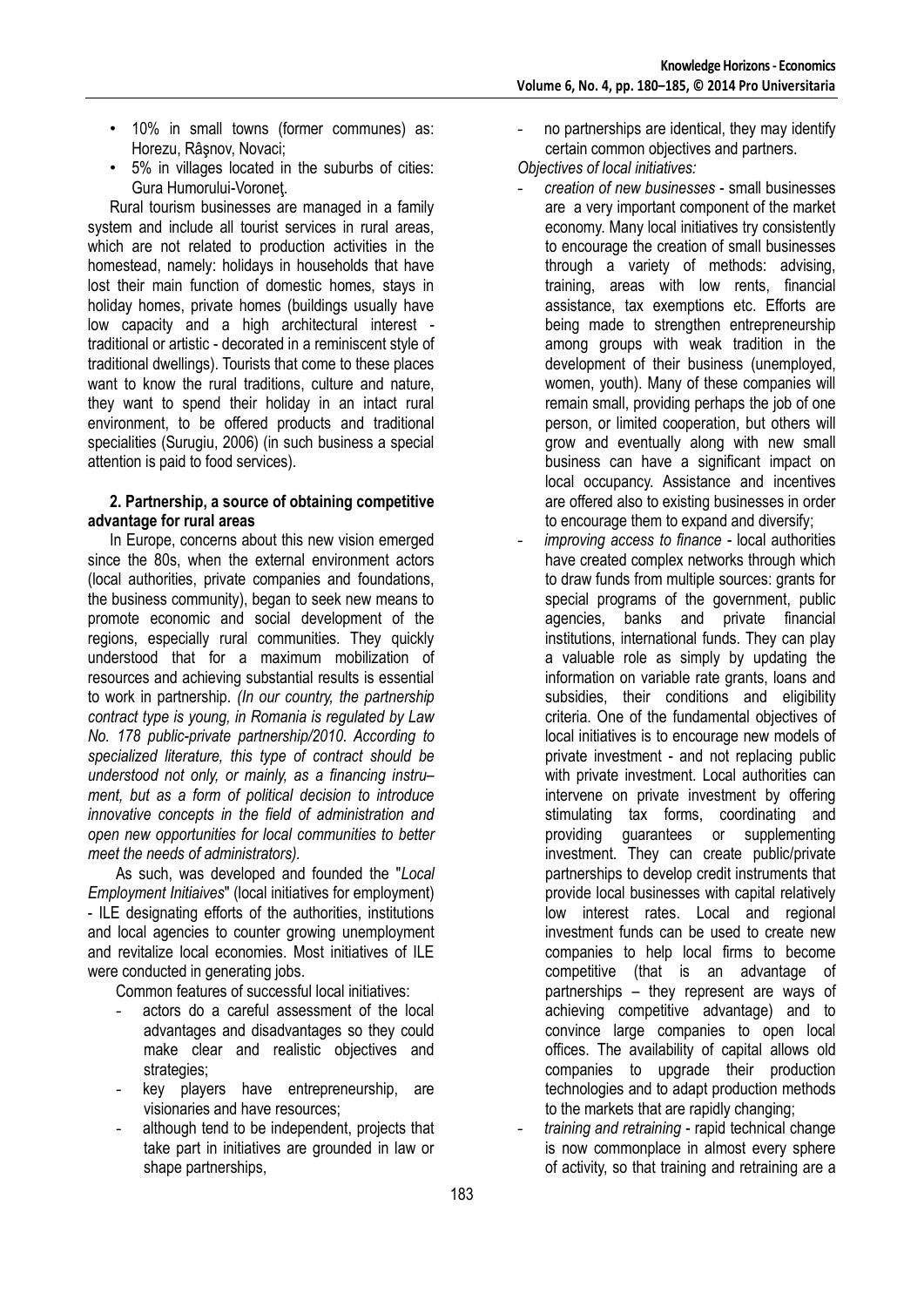mainstay practical component of any initiative. The target groups considered will depend on local circumstances, involving the efforts to teach those who left school jobs which are expected to be searched into the future, to retrain redundant workers long ago, in radical crafts different from those needed before and training or relatively inexperienced or new entrepreneurs in business. As with financing, training and retraining programs can benefit enormously from working in partnership. If local initiatives invite members of the local business community and local businesses to participate actively, is less likely to fall into the trap of creating a skilled trades program obsolete or not corresponding to the real needs of the local economy. This is particularly important where redundant workers should be retrained. Not only does it reduce the risk of training with great expense of time and money, a job for which there is no market demand, but at the same time helps companies to look for skilled workers and thus do not need to spend few resources for recruitment and training. The way partnerships are done also contributes to the way instruction is made: through local educational institutions and their staff, through specially designed courses and kept within the firm or agency development etc.;

Local initiatives partners: local authorities; central authority; local development agencies; educational and research institutions; Chamber of Commerce and Industry; others: *trade unions, voluntary organizations, local companies*.

The collaboration and organization of different stakeholders is critical for the Successful Development of Rural Tourism:

- partnerships Between the private and public sector and civil society;
- engage private sector particularly in the development of facilities (man-made facilities, accommodation);
- local Stakeholder Participation is critical;
- regional collaboration is critical as it allows for the development while at the same time diversity leverages Similarities Between different Municipalities;
- support and leadership at the national level:
- include agricultural sector as the main stakeholder

## **3. Opportunities for rural tourism**

*Growth Opportunities:*

- international trends of Shorter and more frequent breaks
- increased demand for domestic trips "staycation" and "daycation"
- more sophisticated demand: Need for authentic experiences, Need to escape and recharge (active or passive)
- growth of eco-tourism and agro-tourism, Synergies with Rural Tourism

*Rural Tourism is the Opportunity:*

- diversify of rural economy
- differential: tangibles and intangible
- leverage the natural and cultural resources
- preserve and protect environment (natural and cultural)
- job creation and human resources development
- involve and empower local stakeholders
- collaborate, organize and manage national, regional and local stakeholders
- quality Guarantees (accommodation and leisure facilities)

Partnerships (public-private), attract private investors and international funding

Rural Tourism is a real opportunity to create sustainable economical, social and environmental value

#### **4. Conclusions**

Rural tourism is an experience that can not be compared with any other feeling left by practicing other forms of tourism. This represents a sum of physical and mental experiences. For the tourist to enjoy this form of tourism at its true worth and ability, I believe that publicprivate partnership is the optimal solution for the current rural areas, where a legacy so important but fragile, is transformed by such local initiatives in an opportunity for Romanian tourism. These partnerships can turn into recipes for various local communities and facilitates mainly: new business creation, improving access to finance, training and retraining, which are considered key issues for rural areas today.

#### **References:**

Erdelli, G., Gheorghilaş, A., (2006), Tourism Arrangement, University Publishing House, Bucharest, pag.243 of Y.Malecot, Monuments Historique et Activites Touristique in Les Monuments historique de la France, 1972 nr3 / 2, p. 80, 243

Henche Garcia, B., (2004), Marketing in roural tourism, Irecson Publishing House, București, pag.51

Matei, E., (2003), Rural tourism and ecotourism, Bucharest, Credis Publishing House, page 52